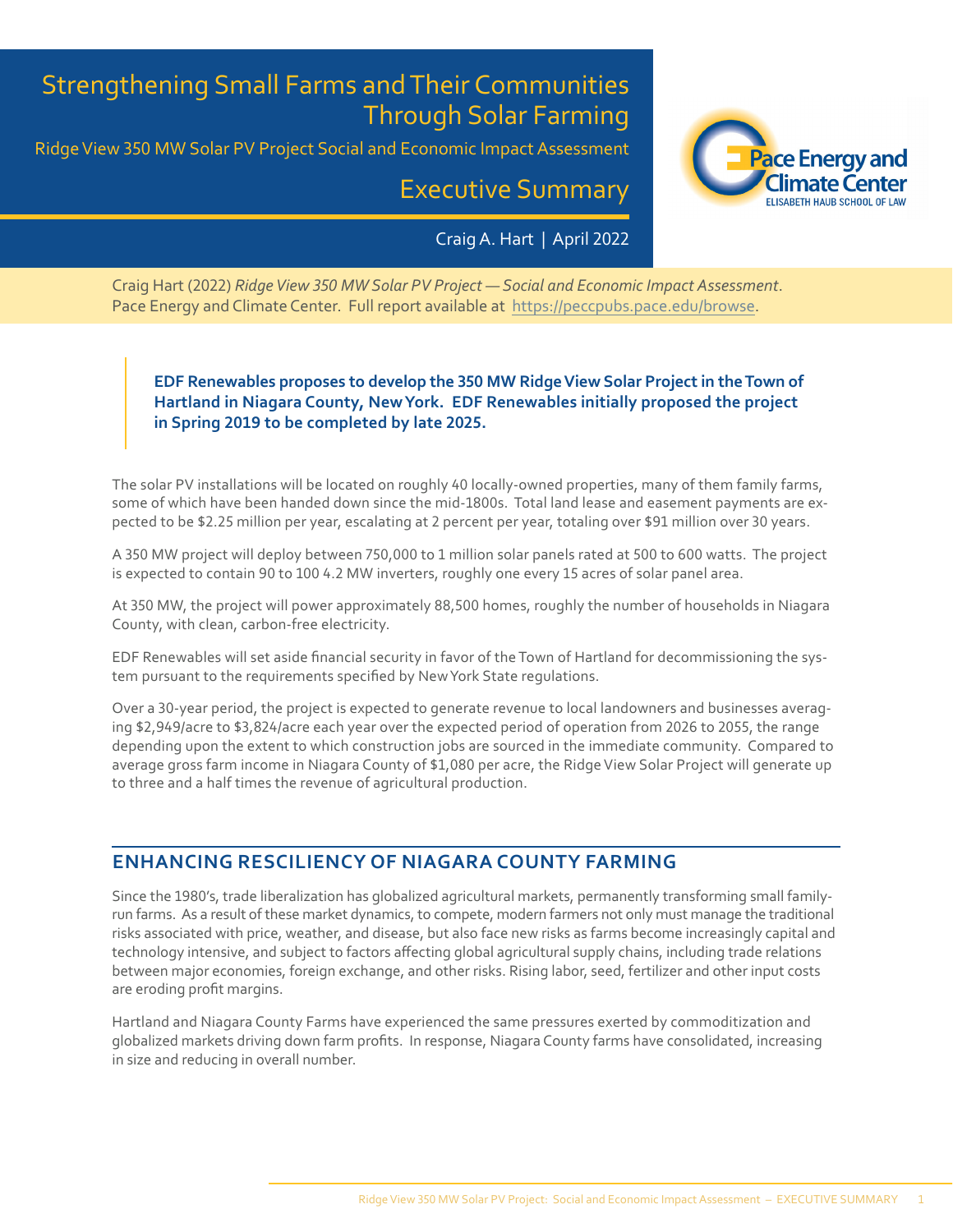**Competitive factors have markedly impacted American farmers, painting an uncertain future for small farmer and their communities:**

- Farm debt is at the highest levels in three decades.<sup>1</sup>
- Over half of farms have been losing money every year since 2013.<sup>2</sup>
- Farm bankruptcies hit an 8-year high in 2019,<sup>3</sup> with many farmers forgoing reorganization because long term trends make it pointless.<sup>4</sup>
- Vertically integrated agrobusiness earn the vast majority of consumer food expenditures, leaving less than 3 percent of the consumer dollar spent for net farm income.
- About 40 percent of farmland in the United States is operated by renters.<sup>5</sup>
- By 2030, over 75 percent of farmland owners will be women over the age of 60, $^6$  and the children of farmers are often not pursuing farming given its challenges and low returns.

## **SOLAR LEASE IMPACTS ON SMALL FAMILY FARMS**

Solar PV can provide additional significant and stable revenues to farmers. In total, the solar farm project will generate \$2.25 million per year in pre-tax land lease payments. Assuming a combined federal and state marginal income tax rate of 30 percent, participating households will earn \$1.575 million per year in after-tax income.

Also, highly significantly, unlike farming, solar PV arrays can be deployed on land of poor productive quality. Solar PV thus can help farmers better manage their best land, and still make use of sub-optimal lands.

Importantly, solar PV revenues are independent of the traditional risks of farming — weather, disease and commodity prices as well as government agricultural policies — thus diversifying both farm revenues and risks.

## **JOBS CREATION**

#### **Project Construction Jobs**

EDF Renewables proposes to invest approximately \$400 million in order to construct the project, approximately \$52 million of which will be spent on labor during construction. During the predevelopment phase, the project has employed dozens of individuals from upstate New York on a part-time or temporary basis to conduct environmental reviews, interconnection studies, field surveys, community engagement activities, and other preparatory work.

During the construction phase, EDF Renewables estimates that approximately 300 individuals will be employed for two seasons or approximately 18 months.

2 A. Semuels (2019) 'They're Trying to Wipe Us Off the Map.' Small American Farmers Are Nearing Extinction. *Time*. Available at: <https://time.com/5736789/small-american-farmers-debt-crisis-extinction/>(accessed March 29, 2021).

<sup>1</sup> U.S. Department of Agriculture, Economic Research Service, Assets, Debt, and Wealth, updated February 2021. Available at: [https://www.](https://www.ers.usda.gov/topics/farm-economy/farm-sector-income-finances/assets-debt-and-wealth/) [ers.usda.gov/topics/farm-economy/farm-sector-income-finances/assets-debt-and-wealth/](https://www.ers.usda.gov/topics/farm-economy/farm-sector-income-finances/assets-debt-and-wealth/) (accessed May 22, 2021).

<sup>3</sup> Niall McCarthy (2020) U.S. Farm Bankruptcies Reach Eight-Year High, Statistica, February 11. Available at: <https://www.statista.com/chart/20779/chapter-12-bankruptcies-filed-in-the-us/>(accessed May 21, 2021).

<sup>4</sup> Semuels (2019), *supra* note 2.

<sup>5</sup> R. Amundson and L. Biardeau (2018) Opinion: Soil carbon sequestration is an elusive climate mitigation tool. Proceedings of the National Academy of Sciences of the United States of America. Available at: <https://www.pnas.org/content/115/46/11652> (accessed May 21, 2021).

<sup>6</sup> P. Petrzelka and A. Sorenson (2014) Women Non-Operating Landowners: Overcoming Barriers to Increasing Conservation on Leased Farmland Preliminary Report. American Farmland Trust.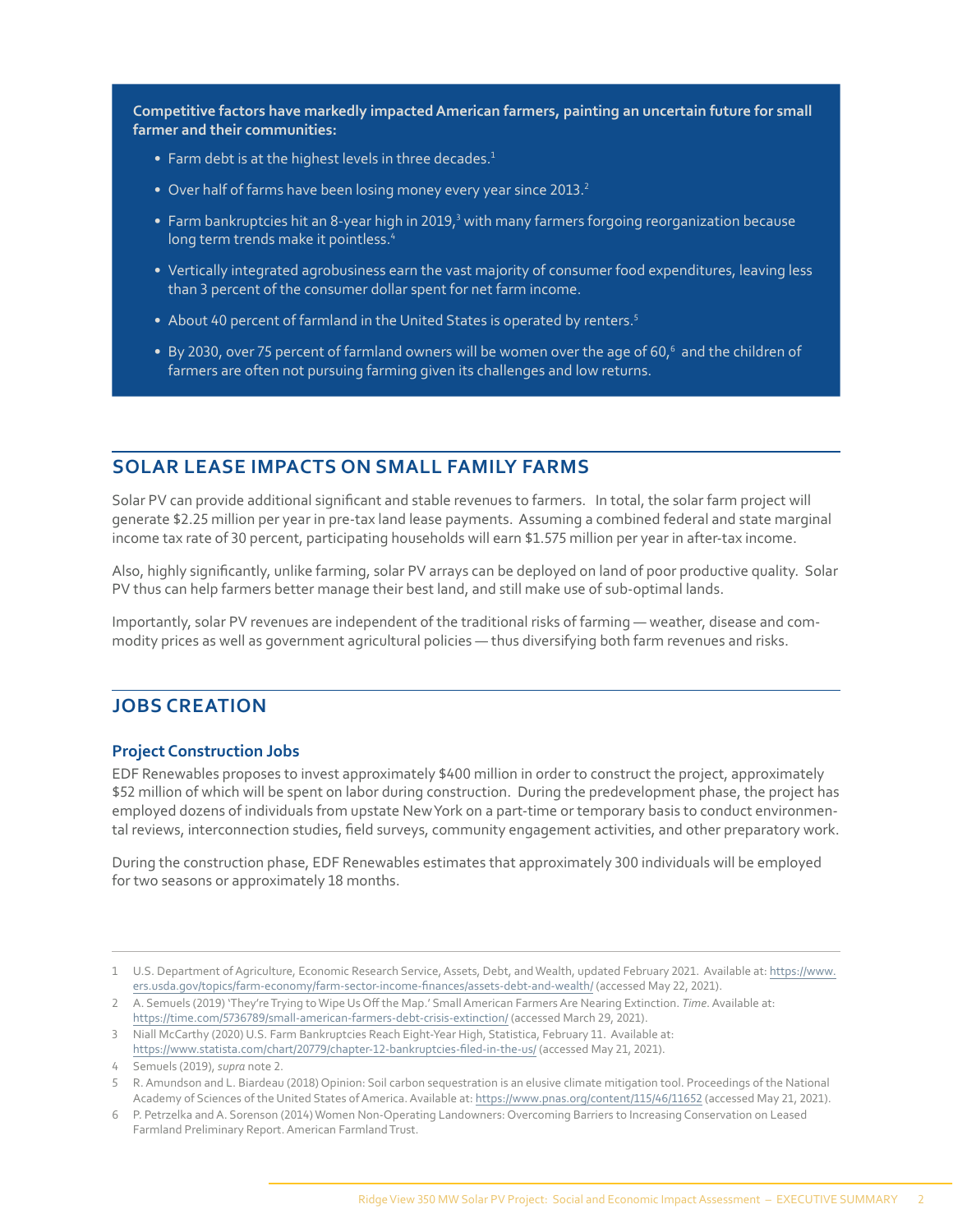| <b>Position</b>                 | <b>Jobs</b> | <b>Duration</b><br><b>Weeks</b> | <b>Weekly</b><br><b>Compensation</b><br>including benefits | Annual<br>Compensation<br>including benefits | <b>Total Payroll</b><br>(salary + benefits) |
|---------------------------------|-------------|---------------------------------|------------------------------------------------------------|----------------------------------------------|---------------------------------------------|
| <b>Construction Management</b>  | 42          | 74                              | \$2,615                                                    | \$135,980                                    | \$8,127,420                                 |
| <b>Foundations Installation</b> | 15          | 49                              | \$2,320                                                    | \$120,640                                    | \$1,705,200                                 |
| <b>Electrical Installation</b>  | 200         | 49                              | \$2,713                                                    | \$141,076                                    | \$26,587,400                                |
| <b>Module Installation</b>      | 56          | 49                              | \$2,615                                                    | \$135,980                                    | \$7,175,560                                 |
| <b>Racking Installation</b>     | 70          | 49                              | \$2,615                                                    | \$135,980                                    | \$8,969,450                                 |
| <b>Total</b>                    | 383         |                                 |                                                            |                                              | \$52,565,030                                |

#### **RIDGE VIEW SOLAR PROJECT CONSTRUCTION JOBS**

Source: EDF Renewables

In total, construction jobs are estimated to equal 383 annualized full time employee positions. These are well paying prevailing wage or union jobs, considerably higher than current compensation for construction, installation and maintenance positions in the Buffalo-Cheektowaga-Niagara Falls area. For example, according to May 2020 Bureau of Labor Statistics data for the region, electricians earned a mean annual wage of almost \$67,000. The Ridge View Solar Project will pay \$141,000 per year in compensation including benefits for electrical installation positions, which comprise almost half the positions created. Similarly, the other positions are compensated higher than non-solar local trade positions.

#### **Project Operation Jobs**

Once operating, EDF Renewables proposes to employ four permanent staff in maintenance and support roles and provide temporary work for contractors and farmers for periodic facility maintenance, landscaping, snow clearing and agrivoltaic activities. Compensation for solar maintenance positions in New York is approximately \$44,000 to \$64,000 per year. As with the construction phase, EDF Renewables expects to compensate the permanent operations phase positions at higher levels, including benefits, in the range of \$80,000 to \$120,000 annually.

In addition to permanent staff, EDF Renewables will employ third parties to maintain vegetation at the solar sites, remove snow, maintain roads, maintain site facilities and substations, maintain panels, and replace or repair racking and electrical components. The costs of these services escalate annually at a rate of 2% to 3%, with some expenses being periodic as equipment ages and warranties expire. Based on EDF Renewables estimates of the extent to which these expenses are provided by local labor, these costs start at over \$270,000 per year in the initial years and grow to almost \$900,000 in year thirty. Over 30-years, local third-party maintenance services inject an additional \$11.3 million to the local economy.

# **CONTRIBUTIONS TO THE COMMUNITY**

Beyond payments to property owners and salaries, EDF Renewables proposes to negotiate a Payment In Lieu of Taxes (PILOT) agreement with the Niagara County Industrial Development Agency for the benefit of the local tax authorities under which EDF Renewables will make payments in lieu of the additional real property taxes that would otherwise have been collected as a result of increases in assessed value due to improvements resulting from the solar project but for the clean energy systems exemption. New York State law exempts any increase in the property value attributable to the addition of a solar panel system from local property taxes. The municipality can opt-out of making the exemption available, however the exemption provides an important economic incentive for property owners to adopt solar and enhances the economics of solar energy projects.

The Town of Hartland, Niagara County, Barker Central School District and Royalton-Hartland Central School District will continue to collect local property tax revenues from participating farms at the pre-solar project rates. Additional contributions to the taxing jurisdictions are expected to be negotiated through the Payment In Lieu of Taxes (PILOT) agreement to be negotiated with Niagara County Industrial Development Agency and Host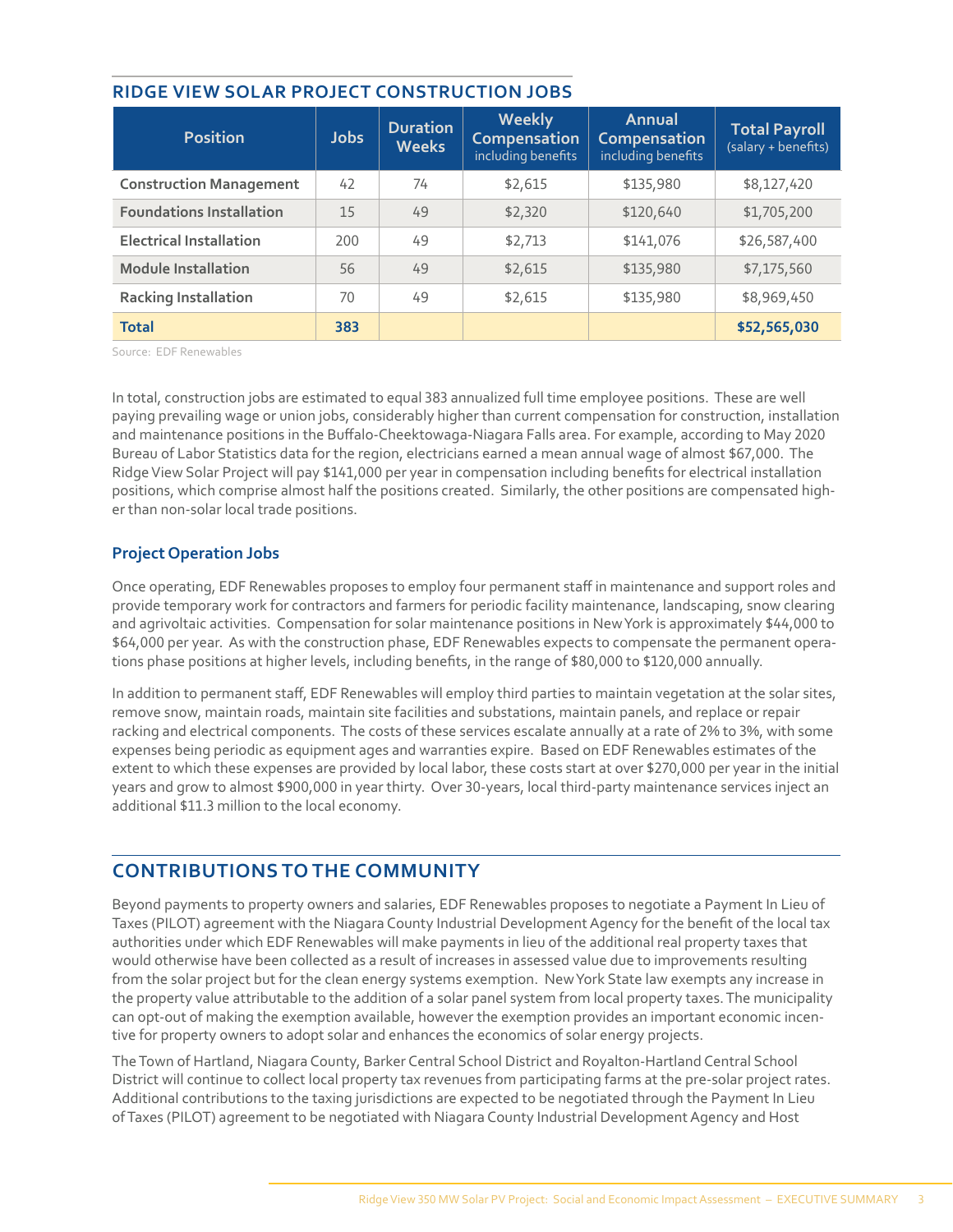Community Benefit (HCA) agreement to be negotiated with the Town of Hartland. The contributions negotiated for both agreements will be paid by EDF Renewables. As a result, any additional property tax that would have been assessed due to increases in assessed value in respect of the solar project improvements will be partially compensated under the PILOT agreement and paid by EDF Renewables. The property owner will thus be exempt from increases in property taxes due to the solar project.

During the operation phase of the Ridge View project, EDF Renewables proposes to make combined PILOT and Host Community Agreement payments of \$1 million annually, escalating 2 percent per year, investing \$40 million in total into the community over 30 years. The Town of Hartland, Niagara County, Barker Central School District and Royalton Hartland Central School District can use these funds on a discretionary basis, freezing or reducing taxes and/or investing in infrastructure upgrades, education or services.

Additionally, the conversion of land from agricultural use to hosting solar panels could potentially result in loss

of the agricultural tax exemption for that land. The loss of the agricultural exemption will result in increases in property taxes to be paid by the developer directly to the tax authorities under the lease agreement, and not borne by the participating farms, thereby representing additional income for local tax authorities. EDF Renewables will make additional tax payments to taxing authorities pursuant to the land lease agreements for

tax liabilities that result from loss of agricultural exemption tax on properties used by the solar project.

Finally, EDF Renewables will make special district tax payments for fire, water and refuse with respect to solar project improvements, as exemptions are not available for special district taxes.

The amounts proposed under the PILOT Agreement, Host Community Agreement and the additional taxes collected due to the rollback of the agricultural exemption will provide the taxing jurisdictions with over eight times more revenue than the current taxes generated from farming.

EDF Renewables has also pledged to establish a Host Community Fund of \$40,000 per year for the community during construction and the first 10 years of operation. The fund will be distributed to local initiatives, such as youth sports and clubs, American Legion, volunteer fire companies, and the historical society. These funds would be administered by a local committee established for this purpose. These payments will total at least \$480,000.

Under the New York Public Service Commission Host Community Benefit Program, \$500 per MW installed for the first ten years of operation will be devoted to providing rebates for Hartland residents residential electricity bills. The rebate is worth \$175,000 annually to be shared among residents against their utility bills. Based on 1,526 households in the Town of Hartland, this would result in approximately \$100 per year rebate per household.

### **NEW BUSINESS OPPORTUNITIES**

Solar farming is compatible with other business opportunities. New business opportunities in farming include solar array-compatible agriculture like beekeeping and sheep grazing, and potential new business activities such as the establishment of a local abattoir to process sheep, as well as tourism and hospitality business generated by interest in the project.

#### **ADDITIONAL HOUSEHOLD SPENDING & SAVINGS**

In total, the solar farm project will generate payments of \$2.25 million per year in pre-tax farm income, escalating at 2 percent per year, for land leases and easements. Assuming a combined federal and state marginal income tax rate of 30 percent, participating households will earn \$1.575 million per year in after-tax income.

Based on surveyed priorities, the \$1.575 million in annual after-tax revenues to participating households would generate an estimated \$437,000 in annual consumption, at least half of which is expected to be spent locally.

Local spending includes food, home renovation, vehicle expenses, fuel, local recreation, and medical expenses. The study survey showed that home renovation is one of the highest priorities of participating households, suggesting that local construction companies will benefit from increased household incomes.